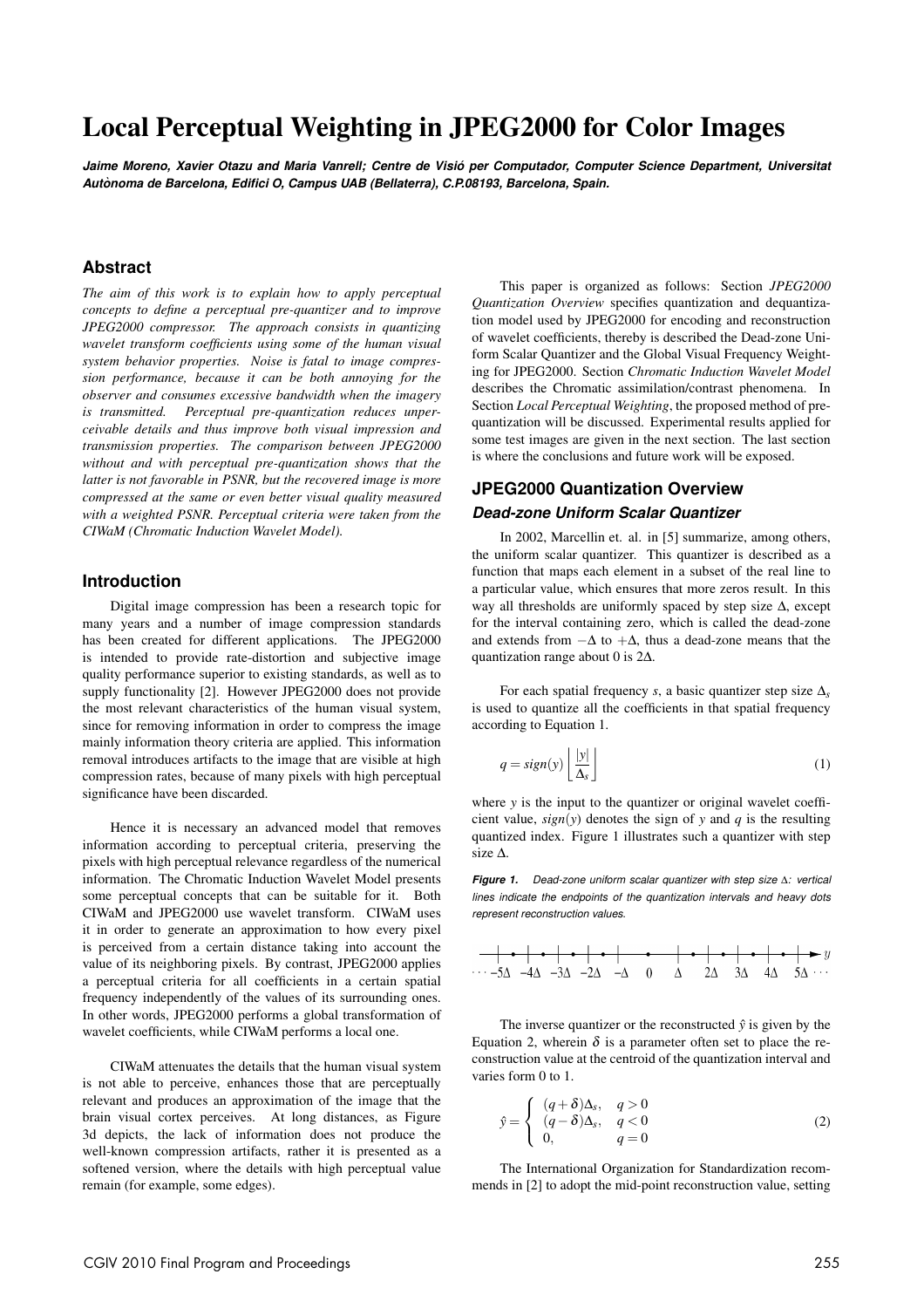$\delta$  = 0.5. Experience indicates that some small improvements can be obtained by selecting a slightly smaller value, as Pearlman and Said suggest [9]  $\delta = 0.375$ , especially for higher frequency subbands. It is important to realize that when  $-\Delta < y < \Delta$ , the quantizer level and reconstruction value are both 0. For a spatial frequency, there may be many coefficients usually those of higher frequencies, that are set to 0. The array of quantizer levels *q* is further encoded losslessly.

### *JPEG2000 Global Visual Frequency Weighting*

In JPEG2000, only one set of weights is chosen and applied to wavelet coefficients according to a particular viewing condition (100, 200 or 400 dpi's) with fixed visual weighting. This viewing condition may be truncated depending on the stages of embedding, in other words at low bit rates, the quality of the compressed image is poor and the detailed features of the image are not available since at a relatively large distance the low frequencies are perceptually more important.

The table 1 specifies a set of weights which was designed for the luminance component based on the Contrast Sensitivity Function (CSF) value at the mid-frequency of each spatial frequency. The viewing distance is supposed to be 4000 pixels, corresponding to 10 inches for 400 dpi print or display. The weight for *LL* is not included in the table, because it is always 1. Levels 1, 2, ... , 5 denote the spatial frequency levels in low to high frequency order with three spatial orientations, *horizontal, vertical* and *diagonal*.

**Recommended JPEG2000 frequency weighting for 400 dpi's**

| S. | horizontal | vertical  | diagonal  |
|----|------------|-----------|-----------|
|    |            |           |           |
| 2  |            |           | 0.731 668 |
| 3  | 0.564 344  | 0.564 344 | 0.285 968 |
| 4  | 0.179 609  | 0.179 609 | 0.043 903 |
| 5  | 0.014 774  | 0.014 774 | 0.000 573 |

### **Chromatic Induction Wavelet Model**

In order to explain the Chromatic assimilation/contrast phenomena as a unique perceptual process, Otazu et al. propose in [7] a low-level Chromatic induction model , which combines three important stimulus properties: spatial frequency, spatial orientation and surround contrast.

Thereby the input image  $\mathscr I$  is separated into different spatial frequency and orientation components using a multiresolution wavelet decomposition. Thus every single transformed coefficient is weighted using the response of the *extended contrast sensitivity function* (e-CSF, Figure 2), hence a perceptual Chromatic image  $\mathcal{I}_\rho$  is recovered. The e-CSF is an extension of the perceptual CSF considering both spatial surround information and observation distance. Particulary the e-CSF value decreases when the surround contrast increases and vice versa.

Image  $\mathcal I$  can be decomposed into a set of wavelet planes  $\omega$ of different spatial frequencies, where each wavelet plane contains details at different spatial resolutions and it is described by:

$$
\mathcal{I} = \sum_{s=1}^{n} \sum_{o=v, h, d} \omega_s^o + c_n \tag{3}
$$

where *n* is the number of wavelet planes. The term  $c_n$  is the residual plane and the index *o* represents the spatial orientation either vertical, horizontal or diagonal.

The perceptual image  $\mathcal{I}_\rho$  recovered from the wavelet planes can be written as:

$$
\mathscr{I}_{\rho} = \sum_{s=1}^{n} \sum_{o=v,h,d} C'(s, z_{ctr}(s,o)) \cdot \omega_s^o + c_n.
$$
 (4)

The term  $C'$  ( $\dot{s}$ , $z_{ctr}$  ( $s$ , $o$ )) is the e-CSF weighting function, that tries to emulate some perceptual properties of human visual system, as described in [8], has a shape similar to the CSF and can be written as:

$$
C'(s, z_{ctr}(s, o)) = z_{ctr} \cdot C_d(s) + C_{min}(s)
$$
\n(5)

where  $z_{ctr}$  is a non-linear function and an estimation of the central feature contrast relative to its surround contrast. Its range oscillates from zero to one and is defined by:

$$
z_{ctr} = \frac{\left[\frac{\sigma_{cen}}{\sigma_{sur}}\right]^2}{1 + \left[\frac{\sigma_{cen}}{\sigma_{sur}}\right]^2}
$$
(6)

being  $\sigma_{cen}$  and  $\sigma_{sur}$  the standard deviation of the wavelet coefficients in two concentric rings, which represent a center−surround interaction around each coefficient.

The weighting function  $C_d(s)$  is an approximation to the perceptual CSF, emulates some perceptual properties and is defined as a piecewise Gaussian function [6], such as:

$$
C_d(\dot{s}) = \begin{cases} e^{-\frac{\dot{s}^2}{2\sigma_1^2}}, & \dot{s} = s - s_{thr} \le 0, \\ e^{-\frac{\dot{s}^2}{2\sigma_2^2}}, & \dot{s} = s - s_{thr} > 0. \end{cases}
$$
(7)

The term  $C_{min}(s)$  avoids the  $C'(s, z_{ctr}(s, o))$  function to be zero and is defined by:

$$
C_{min}(s) = \begin{cases} \frac{1}{2} e^{-\frac{s^2}{2\sigma_1^2}}, & s = s - s_{thr} \le 0, \\ \frac{1}{2}, & s = s - s_{thr} > 0. \end{cases}
$$
(8)

*Figure 2. Continuous function: extended contrast sensitivity function. Dashed function: profile of e-CSF*  $C'(s, z_{ctr}(s, o))$  *with*  $z_{ctr}(x, y; s, o) = 0.75$ *. Dashed-dotted function: profile of Cmin*(*s*˙)*. Dotted line: values above this value implies brightness contrast, and values below it implies brightness assimilation.*

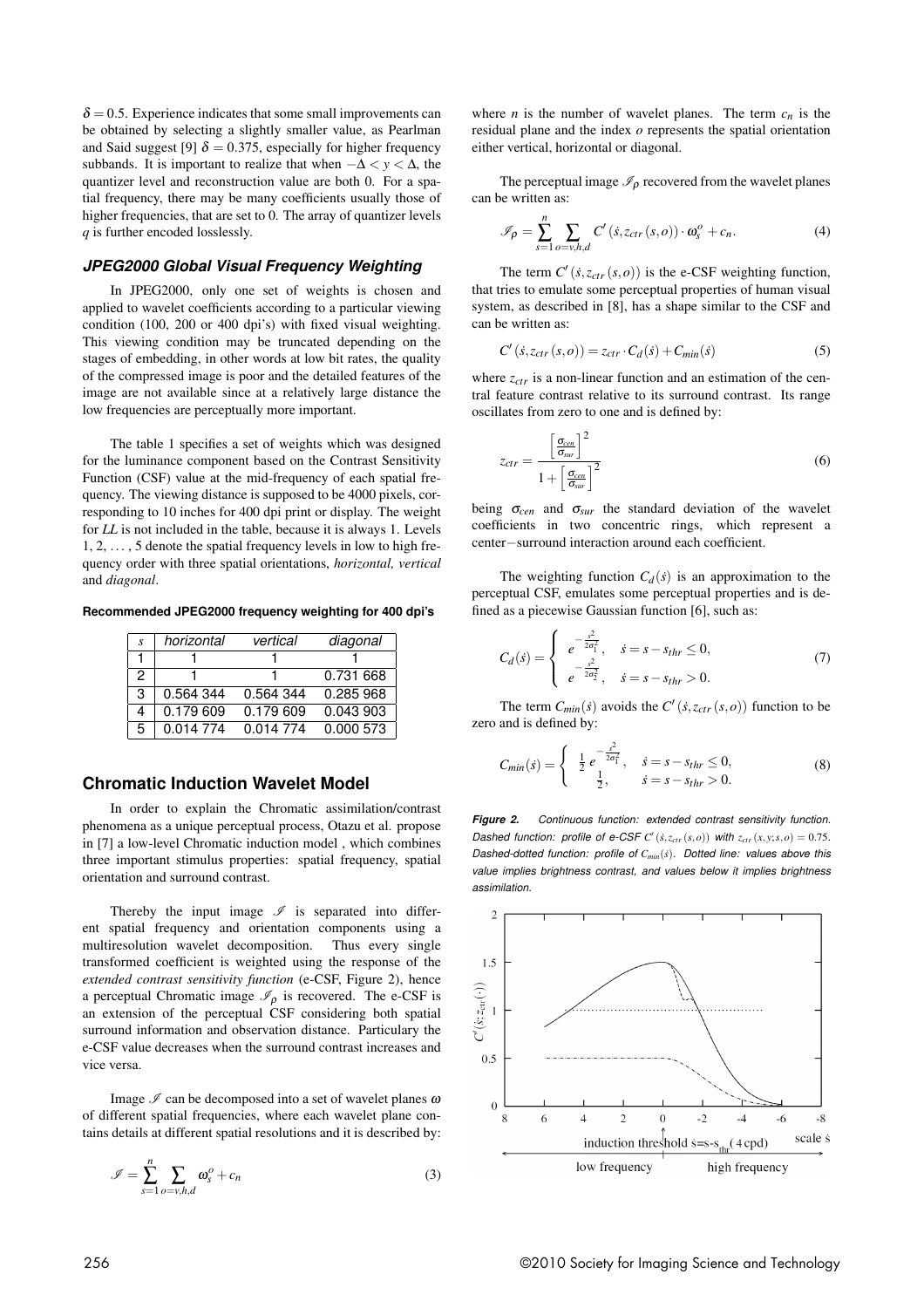taking  $\sigma_1 = 2$  and  $\sigma_2 = 2\sigma_1$ . Both  $C_{min}(s)$  and  $C_d(s)$  depend on the factor *sthr*, which is the scale associated to 4cpd when an image is observed from a distance  $d$  with a pixel size  $l_p$  and one visual degree, whose expression is defined by Equation 9.

$$
s_{thr} = \log_2\left(\frac{d \tan(1^\circ)}{4 l_p}\right) \tag{9}
$$

This *sthr* value is associated to the CSF maximum value. Figure 3 shows three CIWaM images of *Lena*, which are calculated by Equation 4 for a 19 inch monitor with 1280 pixels of horizontal resolution, at 30, 100 and 200 centimeters of distance.

*Figure 3. Perceptual color images of* Lena *performed by CIWaM. The lack of information does not produce compression artifacts, rather it is presented as a softened version.*





(c) 100 cm. (d) 200 cm.

# **Perceptual Local Weighting**

In order to compare the JPEG2000 effectiveness and to get each bit-plane, some transformed coefficients of the Original Image or  $\mathscr{I}_{org}$  are selected such that  $\mathscr{I}_{org} \geq 2^{thr-bpl+1}$ , where *bpl* is the desired bit-plane and *thr* is the maximum threshold of  $\mathcal{I}_{org}$ , expressed as follows:

$$
thr = \left\lfloor \log_2 \left( \max_{(i,j)} \left\{ \left| \mathcal{I}_{org(i,j)} \right| \right\} \right) \right\rfloor \tag{10}
$$

Figure 4 depicts this process, which is applied for the three components of a opponent color space, i.e. Intensity, Red-Green and Blue-Yellow, thus this selected coefficients are inverse transformed in order to create a new Source of Image Data and to separate the original one in bit-planes.

The modification of JPEG2000 core is illustrated in the block diagram of Figure 5. To obtain wavelet coefficients of  $\mathscr I$ a Forward Transformation with the 9/7 filter fast wavelet transform is first applied on the source image data. Then, the perceptual quantized coefficients  $\mathcal{Q}$ , calculated from a known viewing

distance *d* as follows:

$$
\mathcal{Q} = \sum_{s=1}^{n} \sum_{o=v,h,d} sign(\omega_s^o) \left[ \frac{|C'(s, z_{ctr}(s,o)) \cdot \omega_s^o|}{\Delta_s} \right] + \left[ \frac{c_n}{\Delta_n} \right] \tag{11}
$$

This expression is similar to Equation 1, but introduces perceptual criteria to each coefficient contrary to the classical Global Visual Frequency Weighting. A normalized quantization step size  $\Delta = 1/128$  is used, namely the range between the minimal and maximal values at  $\mathcal{I}_{\rho}$  is divided into 128 intervals. Finally, the perceptual quantized coefficients are entropy coded, before forming the output code stream or bitstream.

*Figure 4. Bit-plane selection. Some coefficients are selected provided that they fulfil the current threshold.*



*Figure 5. General block diagram of JPEG2000 compression, applying between Transformation and Quantization steps a perceptual local weighting function into the wavelet coefficients.*



At the decoder, the code stream is, first, entropy decoded in order to reconstruct the perceptual quantized coefficients  $\mathcal{Q}_n$ , second, dequantized using Equation 2 with a normalized quantization step size  $\Delta = 1/128$  and  $\delta = 3/8$ . Finally, an inverse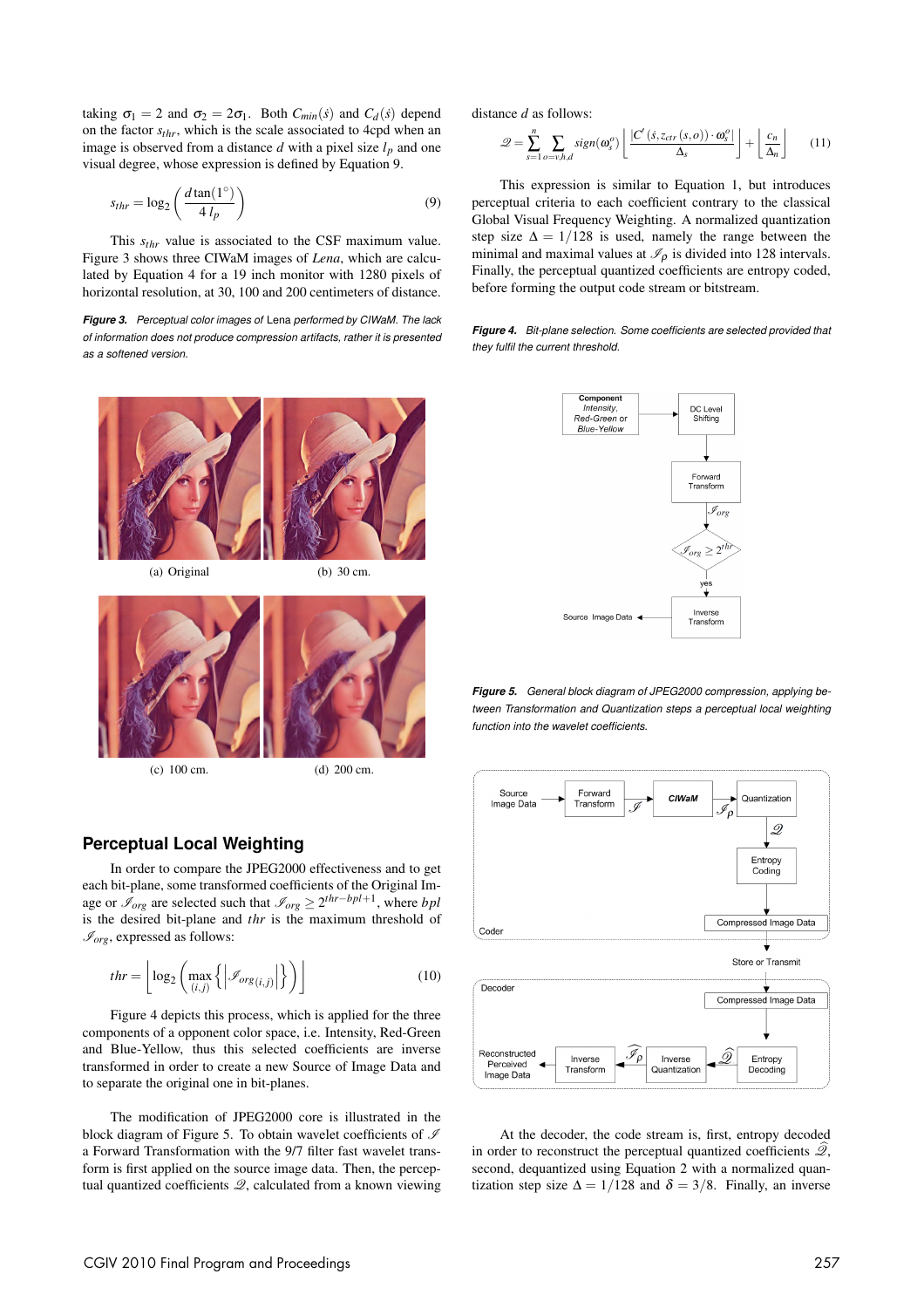discrete wavelet transform is applied to recover  $\widehat{I}_{\Omega}$ , thus providing the reconstructed perceived image data.

#### **Experimental Results**

The software used to obtain a JPEG2000 compression for the experiments was *JJ2000*, developed by Cannon Research, École Polytechnique Fédérale de Lausanne and Ericsson, available at http://jj2000.epfl.ch.

The Perceptual Local Weighting in JPEG2000 was tested on all the color images of the *Miscellaneous volume* of the University of Southern California Image Data Base, available at http://sipi.usc.edu/database/. The data sets were eight 256×256 pixel images (Figure 6) and eight  $512 \times 512$  pixel images (Figure 7), but only visual results of the well-known images *Lena*, *F-16* and *Baboon* are depicted, which are 24-bit color images and  $512 \times 512$  of resolution. The CIWaM images were calculated for a 19 inch monitor with 1280 pixels of horizontal resolution at 50 centimeters of viewing distance.

*Figure 6. Tested 256 x 256 pixel 24-bit Color Images, obtained from the University of Southern California Image Data Base.*



*Figure 7. Tested 512 x 512 pixel 24-bit Color Images, obtained from the University of Southern California Image Data Base.*



The Peak Signal to Noise Ratio or PSNR [4] between the original image  $f(i, j)$  and the reconstructed image  $\hat{f}(i, j)$  was developed to calculate objectively the degradations introduced into the compression process. PSNR is a function of the Mean Square Error (MSE) and is defined as:

$$
PSNR = 10\log_{10}\left(\frac{\mathcal{G}_{max}^2}{MSE}\right) \tag{12}
$$

*Figure 8. JPEG2000 Compression ratio by Bit-plane. Continuous function with heavy dots: JPEG2000 only quantized by the dead-zone uniform scalar manner. Continuous function with heavy stars: JPEG2000 pre-quantized by the chromatic induction wavelet model, in addition to a dead-zone uniform scalar quantification.*



where  $\mathscr{G}_{max}$  is the maximum possible intensity value in  $f(i, j)$  $(M \times N)$  size) and the MSE has the form:

$$
MSE = \frac{1}{NM} \sum_{i=1}^{N} \sum_{j=1}^{M} \left[ f(i,j) - \hat{f}(i,j) \right]^2
$$
 (13)

However PSNR does not calculate perceptual quality measures. Therefore, it is necessary to weight each PSNR term by means of its local activity factor, taking into account the local variance of the neighbors of the studied wavelet coefficients, thus defining a weighted PSNR or wPSNR [1, 3]. The wPSNR increases with increasing variance and vice versa as:

$$
wPSNR = 10\log_{10}\left(\frac{g_{max}^2}{wMSE}\right)
$$
\n(14)

where the weighted MSE (wMSE) is defined as:

$$
wMSE = \frac{1}{NM} \sum_{i=1}^{N} \sum_{j=1}^{M} \left[ \frac{f(i,j) - \hat{f}(i,j)}{1 + Var(i,j)} \right]^2
$$
(15)

Figure 8 shows the assessment results of the average performance of color image compression for each bit-plane using a Dead-zone Uniform Scalar Quantizer (continuous function with heavy dots), and adding to it a previous quantization step developed by CIWaM (continuous function with heavy stars).

CIWaM used as a method of pre-quantization, achieves better compression ratios with the same threshold, reaching better results at the highest bit-planes, since CIWaM reduces unperceivable coefficients. Figure 9 shows the contribution of CIWaM in the JPEG2000 compression ratio, for example at the eighth bit-plane, CIWaM diminishes 1.2423 bits per pixel less than without it, namely in a  $512 \times 512$  pixel color image, CIWaM estimates that 39.75KB of information is perceptually irrelevant at 50 centimeters.

The comparison between compression ratio and image quality is depicted by the Figure 10, which shows that the reconstructed images pre-quantized by CIWaM (continuous function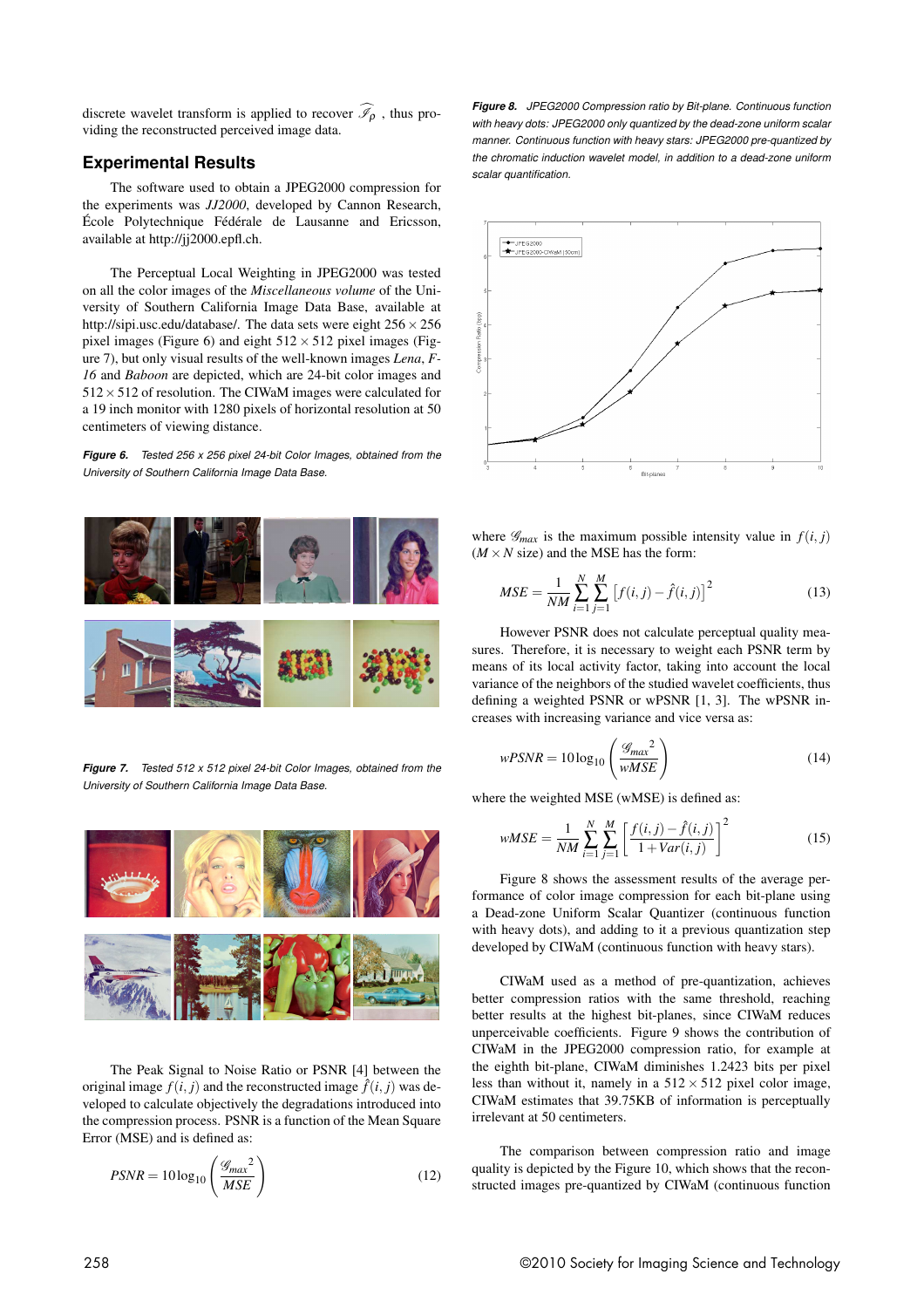*Figure 9. Contribution of a CIWaM pre-quantification over the JPEG2000 compression ratio by each Bit-plane.*



with heavy stars) has less PSNR but higher wPSNR (continuous function with heavy asterisks) than the ones quantized just by a scalar way (continuous function with heavy dots), i.e. even if the reconstructed image has a lower objective quality, this image could have a higher perceptual quality.

*Figure 10. Comparison between compression ratio and image quality. Continuous function with heavy stars: objective quality when a CIWaM prequantification and a dead-zone uniform scalar quantification are used. Continuous function with heavy dots: objective quality only quantizing with the dead-zone uniform scalar method. Continuous function with heavy asterisks: subjective quality when jointly a CIWaM pre-quantification and a deadzone uniform scalar quantification are performed.*



Both Figure 11 and 12 depict examples of reconstructed images compressed at 0.9 and 0.4 bits per pixel, respectively, by means of JPEG2000 without (a) and with perceptual prequantization (b). Also this figures demonstrate that the CIWaM subjective quality is higher than the objective one.

The Figure 13 shows examples of reconstructed images of *Baboon* compressed at 0.59, 0.54 and 0.45 bits per pixel by means of JPEG2000 without (a) and with perceptual prequantization (b and c). PSNR in 13a is 26.18dB and in 13b is 26.15dB but wPSNR is equal to 34.08 decibels, namely the reconstructed image pre-quantized by CIWaM is perceptually better than the one just quantized by a Scalar Quantizer, since the latter has more compression artifacts, even the result at

*Figure 11. Examples of reconstructed images of Lena compressed at 0.9 bpp.*



(a) JPEG2000 31.19dB.



(b) JPEG2000-CIWaM 27.57dB.

*Figure 12. Examples of reconstructed images of F-16 compressed at 0.4 bpp.*



(a) JPEG2000 25.12dB.



(b) JPEG2000-CIWaM 24.57dB.